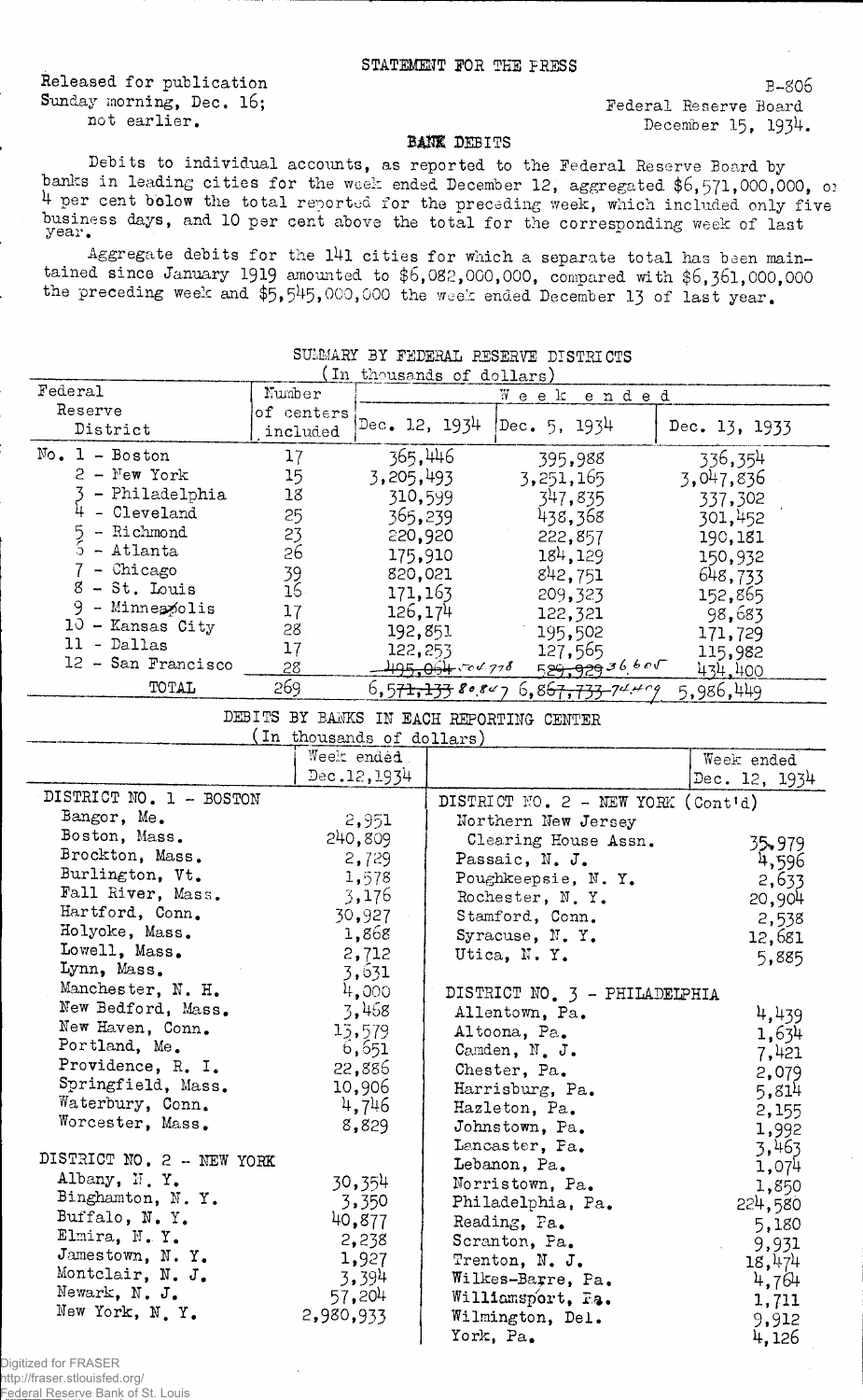DEBITS BT BANKS IN EACH REPORTING CENTER

 $\mathcal{F}^{(k)}_{\text{max}}$ 

 $\overline{\phantom{a}}$ 

| $B-806a$<br>In thousands of dollars) |                 |                                     |                |  |
|--------------------------------------|-----------------|-------------------------------------|----------------|--|
|                                      | Week ended      |                                     | Week ended     |  |
|                                      | Dec. $12, 1934$ |                                     | Dec. $12,1934$ |  |
| DISTRICT NO. 4 - CLEVELAND           |                 | DISTRICT NO. $6 - ATLAMTA (Cont'd)$ |                |  |
| Akron, Ohio                          | 9,372           | Elberton, Ga.                       | 153            |  |
| Butler, Pa.                          | 1,461           | Hattiesburg, Miss.                  | 721            |  |
| Canton, Ohio                         | 6,455           | Jackson, Miss.                      | 6,184          |  |
| Cincinnati, Ohio                     | 56,286          | Jacksonville, Fla.                  | 13,171         |  |
| Cleveland, Ohio                      | 87,194          | Knoxville, Tenn.                    | 4,102          |  |
|                                      |                 |                                     | 2,629          |  |
| Columbus, Ohio                       | 32,221          | Macon, Ga.                          | 1,486          |  |
| Dayton, Ohio                         | 9,969           | Meridian, Miss.                     |                |  |
| Erie, Pa.                            | 4,307           | Miami, Fla.                         | 5,293          |  |
| Franklin, Pa.                        | 677             | Mobile, Ala.                        | 5,851          |  |
| Greensburg, Pa.                      | 1,010           | Montgomery, Ala.                    | 5,515          |  |
| Hamilton, Ohio                       | 1,608           | Nashville, Tenn.                    | 19,093         |  |
| Homestead, Pa.                       | 403             | Newnan. Ga.                         | 434            |  |
| Lexington, Ky.                       | 4,362           | New Orleans, La.                    | 41,574         |  |
| Lima, Ohio                           | 1,861           | Pensacola, Fla.                     | 1,475          |  |
| Lorain, Ohio                         | 583             | Savannah, Ga.                       | 5,174          |  |
| Middletown, Ohio                     | 1,544           | Tampa, Fla.                         | 5,365          |  |
| Oil City, Pa.                        | 1,842           | Valdosta, Ga.                       | 627            |  |
| Pittsburgh, Pa.                      | 106,626         | Vicksburg, Miss.                    | 1,374          |  |
| Springfield, Ohio                    | 2,854           |                                     |                |  |
| Steubenville, Ohio .                 | 1,499           | DISTRICT NO. 7 - CHICAGO            |                |  |
| Toledo, Ohio                         | 17,877          | Adrian, Mich.                       | 426            |  |
| Warren, Ohio                         | 1,306           | Aurora, Ill.                        | 1,423          |  |
| Wheeling, W. Va.                     | 6,018           | Battle Creek, Mich.                 | 1,929          |  |
| Youngstown, Ohio                     | 6,583           | Bay City, Mich.                     | 1,812          |  |
| Zanesville, Ohio                     | 1,321           | Bloomington, Ill.                   | 2,617          |  |
|                                      |                 | Cedar Rapids, Iowa                  | .4,641         |  |
| DISTRICT NO. 5 - RICHMOND            |                 | Champaign-Urbana, Ill.              | 1,807          |  |
| Asheville, N. C.                     | 2,196           | Chicago, Ill.                       | 484,370        |  |
| Baltimore, Md.                       | 60,720          | Clinton, Iowa                       | 1,004          |  |
| Charleston, S. C.                    | 3,397           | Danville, Ill.                      | 1,650          |  |
| Charleston, W. Va.                   | 8,671           | Davenport, Iowa                     | 3,642          |  |
| Charlotte, N.C.                      | 10,636          | Decatur, Ill.                       | 2,759          |  |
| Columbia, S. C.                      | 4,938           | Des Moines, Iowa                    | 18,823         |  |
| Cumberland, Md.                      | 1,600           | Detroit, Mich.                      | 138,037        |  |
| Danville, Va.                        | 2,610           | Dubuque, Iowa                       | 1,515          |  |
|                                      | 6,429           | Flint, Mich.                        | 3,559          |  |
| Durham, N. C.                        | 2,884           | Fort Wayne, Ind.                    | 4,886          |  |
| Greensboro, N. C.                    | 3,228           |                                     | 2,758          |  |
| Greenville, S. C.                    | 1,429           | Gary, Ind.                          |                |  |
| Hagerstown, Md.                      |                 | Grand Rapids, Mich.                 | 7,973          |  |
| Huntington, W. Va.                   | 2,514           | Green Bay, Wis.                     | 2,218<br>631   |  |
| Lynchburg, Va.                       | 3,013           | Hammond, Ind.                       |                |  |
| Newport News, Va.                    | 1,886           | Indianapolis, Ind.                  | 29,372         |  |
| Norfolk, Va.                         | 11,173          | Jackson, Mich.                      | 1,794          |  |
| Portsmouth, Va.                      | 878             | Kalamazoo, Mich.                    | 2,977          |  |
| Raleigh, N. C.                       | 6,045           | Lansing, Mich.                      | 3,148          |  |
| Richmond, Va.                        | 30,830          | Manitowoc, Wis.                     | 1,068          |  |
| Roanoke, Va.                         | 4,433           | Mason City, Iowa                    | 1,775          |  |
| Washington, D. C.                    | 41,711          | Milwaukee, Wis.                     | 48,408         |  |
| Wilmington, N. C.                    | 2,051           | Moline, Ill.                        | 787            |  |
| Winston-Salem, N. C.                 | 7,648           | Muscatine, Iowa                     | 473.           |  |
|                                      |                 | Oshkosh, Wis.                       | 1,748          |  |
| DISTRICT NO. 6 - ATLANTA             |                 | Peoria, Ill.                        | 9,739          |  |
| Albany, Ga.                          | 837             | Rockford, Ill.                      | 3,359          |  |
| Atlanta, Ga.                         | 29,598          | Saginaw, Mich.                      | 2,963          |  |
| Augusta, Ga.                         | 3,721           | Sheboygan, Wis.                     | 2,132          |  |
| Birmingham, Ala.                     | 11,479          | Sioux City, Iowa                    | 7,402          |  |
| Brunswick, Ga.                       | 425             | South Bend, Ind.                    | 4,941          |  |
| Chattanooga, Tenn.                   | 6,715           | Springfield, Ill.                   | 3,886          |  |
| Columbus, Ga.                        | 2,273           | Terre Haute, Ind.                   | 3,955          |  |
| Dothan, Ala.                         | 641             | Waterloo, Iowa                      | 2,618          |  |

- 7

 $\overline{\mathcal{L}}$